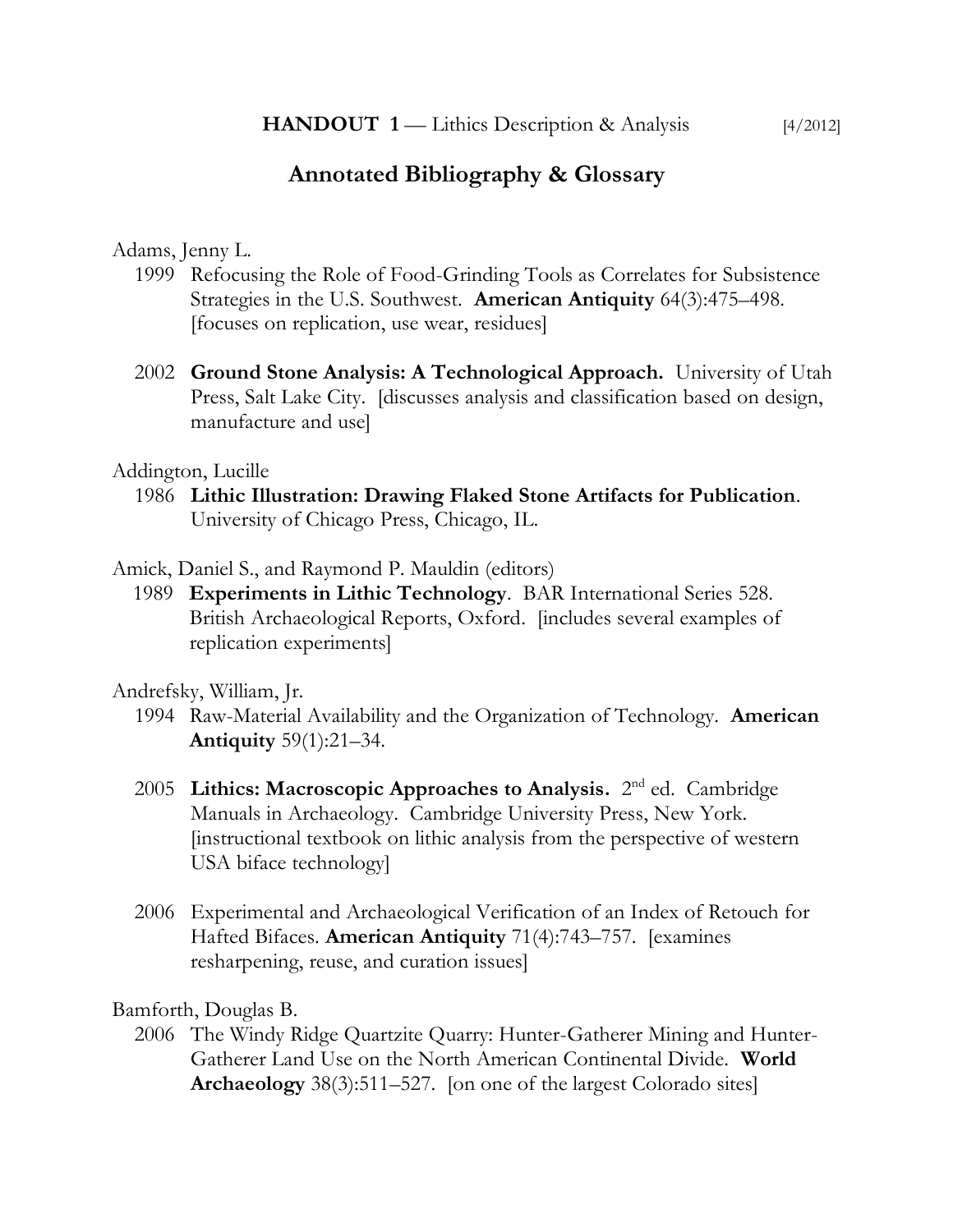### Barnett, Franklin

1991 **Dictionary of Prehistoric Indian Artifacts of the American Southwest**. Northland Publishing Co., Flagstaff, AZ.

### Barton, C. Michael

1996 Beyond the Graver: Reconsidering Burin Function. **Journal of Field Archaeology** 23(1):111–125. [well-illustrated, but specific topic]

### Benedict, James B.

1992 Sacred Hot Springs, Instant Patina. **Plains Anthropologist** 37(138): 1–6. [considers both natural and cultural modifications of lithics]

### Black, Kevin D.

2000 Lithic Sources in the Rocky Mountains of Colorado. In: **Intermountain Archaeology**, edited by David B. Madsen and Michael D. Metcalf, pp. 132– 147. University of Utah Anthropological Papers No. 122. Salt Lake City, UT. [includes distribution maps for selected materials]

#### Bradley, Bruce A.

1975 Lithic Reduction Sequences: a Glossary and Discussion. In: **Lithic Technology: Making and Using Stone Tools**, edited by Earl Swanson, pp. 5–14. Mouton Publishers, The Hague. [defines manufacturing steps, as illustrated in Handout 4]

### Callahan, Errett

1979 The Basics of Biface Knapping in the Eastern Fluted Point Tradition: A Manual for Flintknappers and Lithic Analysts. **Eastern States Archaeological Federation Paper** No. 7. [may be difficult to find; see illustrations in Handout 4]

#### Cassells, E. Steve

1997 **The Archaeology of Colorado.** Revised ed. Johnson Books, Boulder, CO. [good illustrations of representative artifacts]

#### Cattaneo, C., K. Gelsthorpe, P. Phillips, and R. J. Sokol

1993 Blood Residues on Stone Tools: Indoor and Outdoor Experiments. **World Archaeology** 25(1):29–43.

Church, Tim, Julie E. Francis, and Cherie Haury

1994 Lithic Resource Studies: A Sourcebook for Archaeologists. **Lithic Technology Special Publication** No. 3. Tulsa, OK.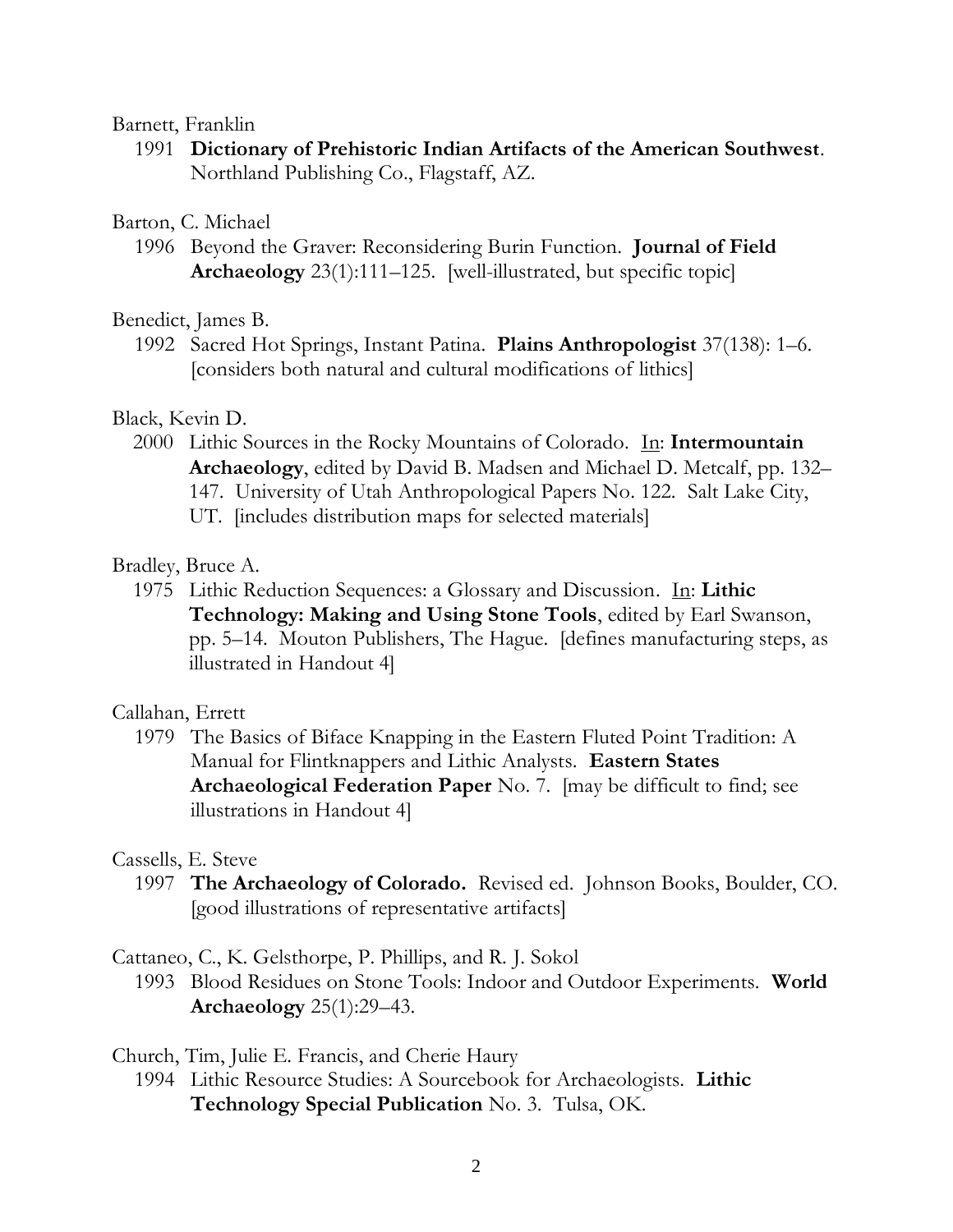### Collins, Michael B.

1975 Lithic Technology as a Means of Processual Inference. In: **Lithic Technology: Making and Using Stone Tools**, edited by Earl Swanson, pp. 15–34. Mouton Publishers, The Hague. [compare to Bradley for manufacturing steps, as illustrated in Handout 4]

# Cotterell, Brian, and Johan Kamminga

1987 The Formation of Flakes. **American Antiquity** 52(4):675–708. [a very technical study]

# Crabtree, Don E.

1999 An Introduction to Flintworking. 3<sup>rd</sup> ed. Occasional Papers of the Idaho **Museum of Natural History** No. 28. Pocatello, ID. [good introduction, but his use of terms differs from many others]

# Dockell, John E.

1997 Wear Traces and Projectile Impact: A Review of the Experimental and Archaeological Evidence. **Journal of Field Archaeology** 24(3):321–331. [provides data to help determine function of hafted bifaces]

# Fagan, Brian M.

2009 In the Beginning: An Introduction to Archaeology. 12<sup>th</sup> ed. Prentice Hall, Upper Saddle River, NJ. [Chapter 11 includes information on stone tools and technology]

# Flenniken, Jeffrey J.

1984 The Past, Present, and Future of Flintknapping: An Anthropological Perspective. **Annual Review of Anthropology** 13:187–203.

# Fratt, Lee, and Jenny L. Adams (coordinators)

1993 New Trends in Ground Stone Research: It's Not the Same Old Grind. **The Kiva** 58(3):313–428. [many articles on various tool classes]

# Frison, George C., and Bruce Bradley

1980 **Folsom Tools and Technology at the Hanson Site, Wyoming**. University of New Mexico Press, Albuquerque, NM. [good technical analysis]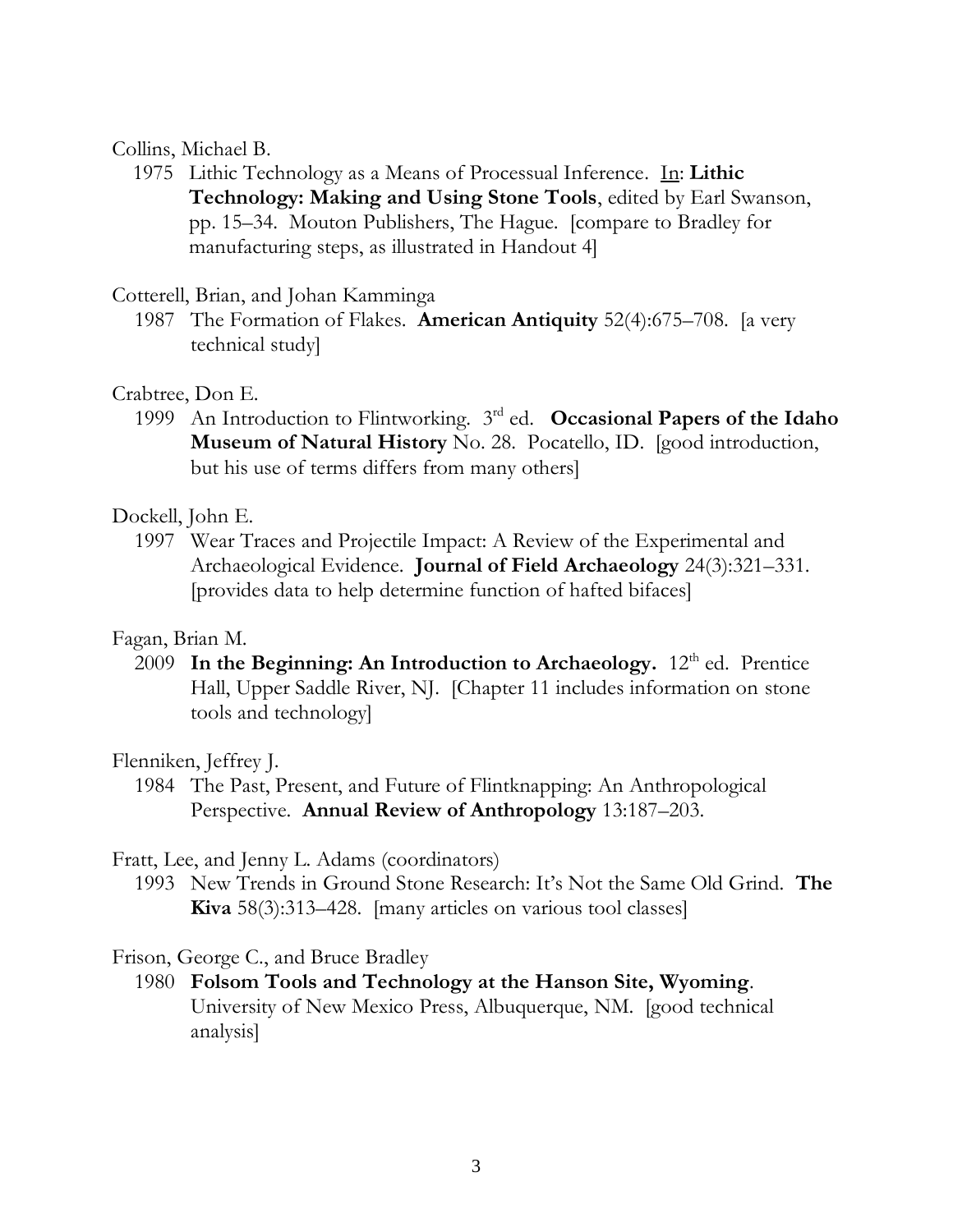### Gerhardt, Kim (compiler)

2001 Lithic Source Materials Classification Standards. Ms. with CD on file, Bureau of Land Management, Anasazi Heritage Center, Dolores, CO. [describes, with illustrations, the geological source formations and materials in southwestern Colorado]

# Gunnerson, James H.

1987 **Archaeology of the High Plains**. BLM-Colorado, Cultural Resource Series No. 19. Denver, CO. [appendix illustrates projectile points of eastern Colorado]

Hall, Christopher T., and Mary Lou Larson (editors)

2004 **Aggregate Analysis in Chipped Stone.** University of Utah Press, Salt Lake City.

# Hayden, Brian (editor)

- 1979 **Lithic Use-Wear Analysis**. Academic Press, New York. [good but technical collection of papers on various aspects of analysis]
- Hester, Thomas, and Robert Heizer
	- 1973 Bibliography of Archaeology I: Experiments, Lithic Technology and Petrography. **Addison-Wesley Module** No. 29, Reading, MA.

# Holmer, Richard N.

1993 Common Projectile Points of the Intermountain West. In: **Anthropology of the Desert West**, edited by Carol J. Condie and Don D. Fowler, pp. 89– 115. Reprint ed. University of Utah Press, Salt Lake City, UT. [includes western Colorado types]

# Honea, Kenneth

- 1965 A Morphology of Scrapers and Their Methods of Production. **Southwestern Lore** 31(2):25–39. [your Handout #6]
- 1983 Lithic Technology: An International Annotated Bibliography. **Lithic Technology Special Publication** No. 2. University of Texas, San Antonio, TX.

### Howard, Calvin D.

2006 Pedogenic Minerals as Artifact Antiquity Indicators. **Plains Anthropologist** 51(197):101–104.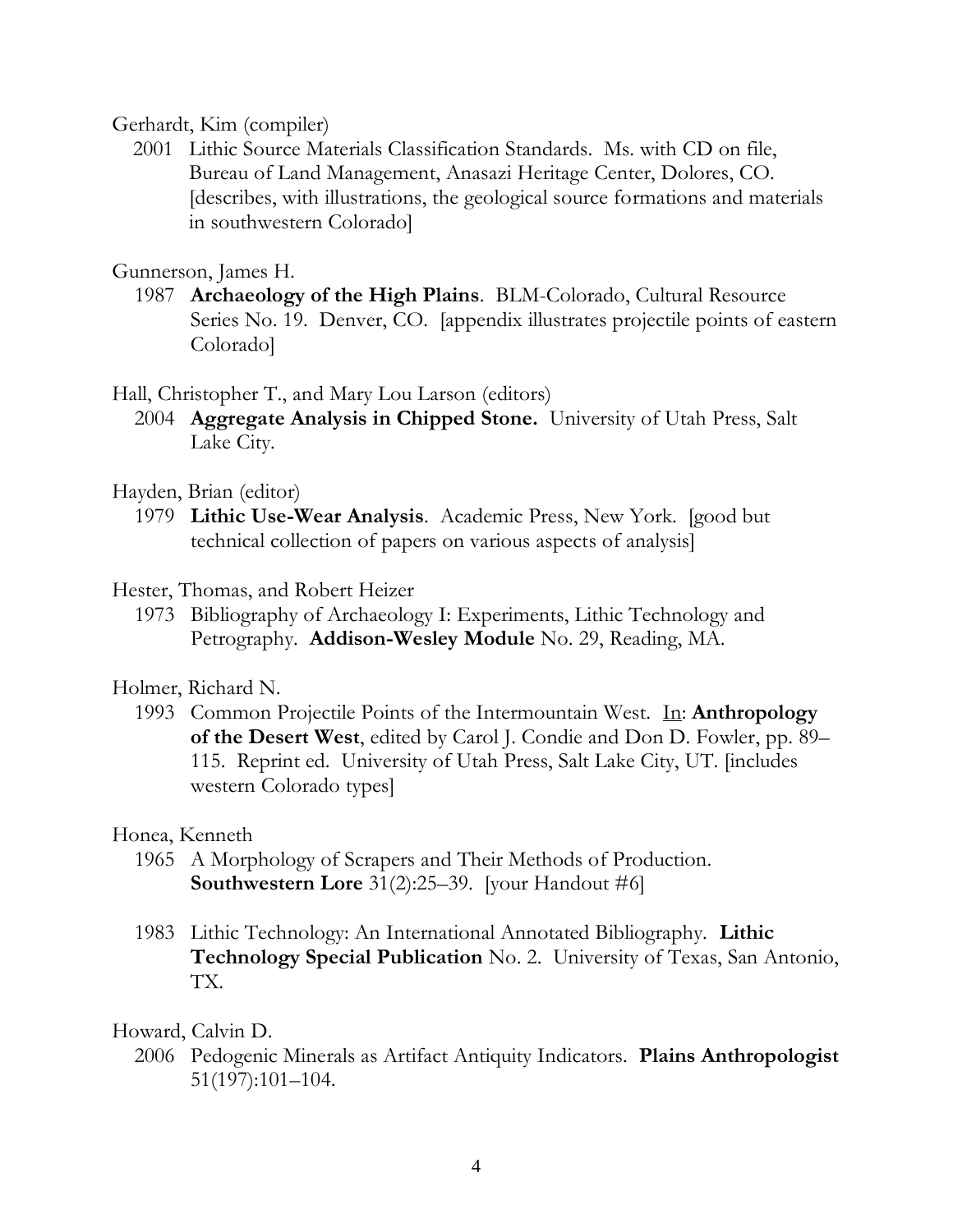Hyland, D. C., J. M. Tersak, J. M. Adovasio, and M. I. Siegel

1990 Identification of the Species of Origin of Residual Blood on Lithic Material. **American Antiquity** 55(1):104–112. [case study on artifacts from the Shoop Paleoindian site, Pennsylvania]

### Irwin, Henry T., and H. M. Wormington

1970 Paleo-Indian Tool Types in the Great Plains. **American Antiquity** 35(1):24–34. [still useful summary of early stone tools]

Keeley, Lawrence H.

1980 **Experimental Determination of Stone Tool Uses**. University of Chicago Press, Chicago, IL. [a prominent recent replication study]

Kooyman, Brian P.

2000 **Understanding Stone Tools and Archaeological Sites.** University of New Mexico Press, Albuquerque. [comprehensive overview covers a range of theoretical, methodological and analytical techniques]

Kornfeld, Marcel, George C. Frison, and Mary Lou Larson

2010 Prehistoric Hunter-Gatherers of the High Plains and Rockies. 3<sup>rd</sup> ed. Left Coast Press, Walnut Creek, CA. [mostly Wyoming, but includes lithics found in northern Colo.]

Landt, Matthew J., and Jenn Mueller

2004 Prehistoric Bedrock Mortars in Southeastern Utah. **Utah Archaeology** 17:33–45.

### Lohse, E. S., and D. Sammons

2000 **Digital Stones: A Guide to Stone Tool Analysis.** CD-Rom for Windows PCs.Idaho Museum of Natural History, Pocatello, ID. [virtual analysis designed to simulate hands-on laboratory training]

Luedtke, Barbara E.

1992 **An Archaeologist's Guide to Chert and Flint**. UCLA Institute of Archaeology, Archaeological Research Tools 7. Los Angeles, CA. [details on the nature and origins of chert]

Marlar, Richard A., Kathryn Puseman, and Linda Scott Cummings

1995 Protein Residue Analysis of Archaeological Materials: Comments on Criticisms and Methods. **Southwestern Lore** 61(2):27–37. [technical review with recommended sample collection methods]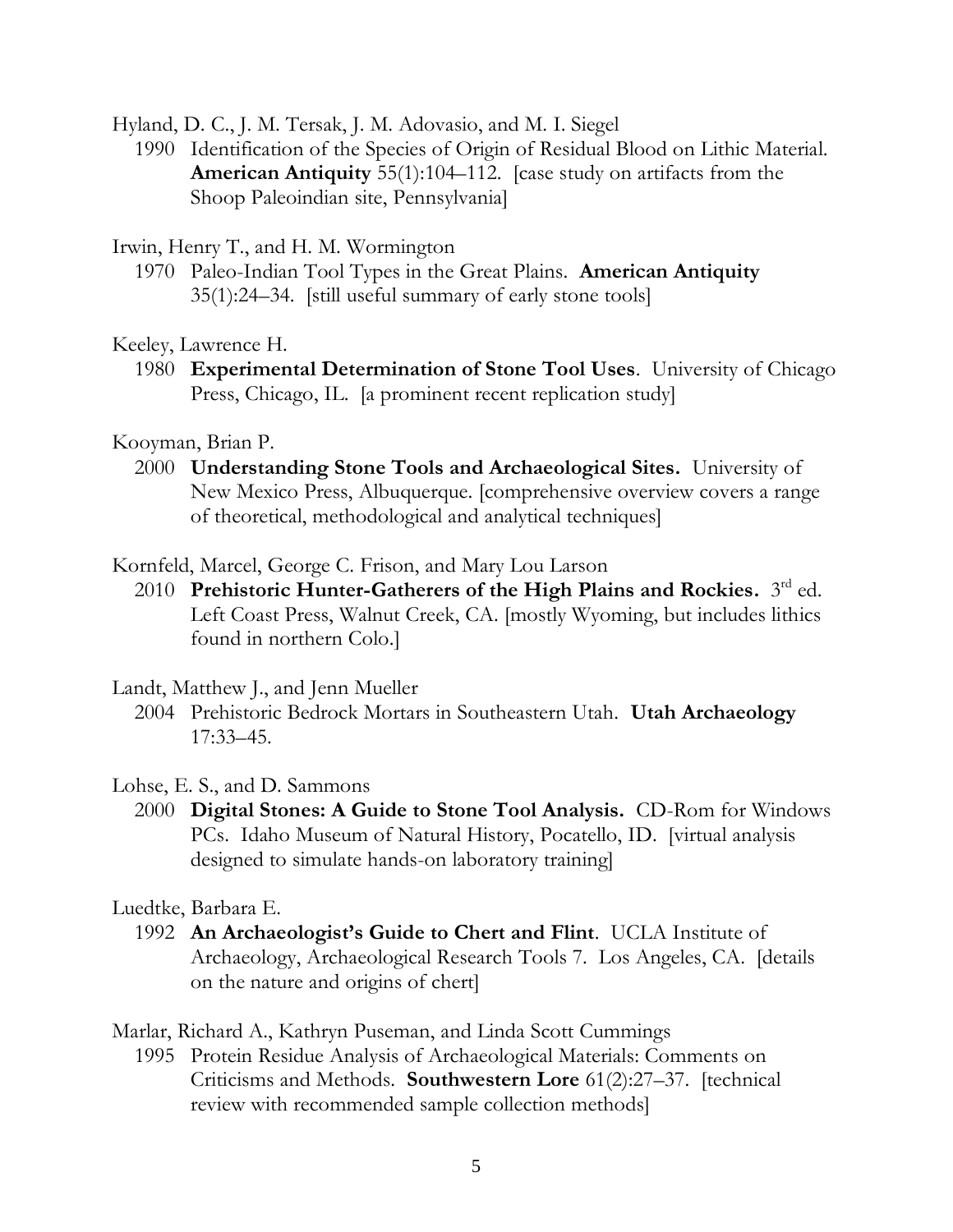### Meloy, Ellen

2003 **The Anthropology of Turquoise: Reflections on Desert, Sea, Stone, and Sky.** Reprint ed. Vintage Books, New York. [some lithics are more than just rocks…]

### Miller, James C.

2010 Lithic Resources. In: **Prehistoric Hunter-Gatherers of the High Plains and Rockies**, by Marcel Kornfeld, George C. Frison, and Mary Lou Larson, pp. 553–598. 3 rd ed. Left Coast Press, Walnut Creek, CA. [very good but technical summary of regional sources]

### Newman, M., and P. Julig

1989 The Identification of Protein Residues on Lithic Artifacts from a Stratified Boreal Forest Site. **Canadian Journal of Archaeology** 13: 119–132. [explains methods and principles of cross-over electrophoresis applied to lithics from Cummins site in southern Ontario]

### Nordenskiöld, Gustav

1979 **The Cliff Dwellers of the Mesa Verde.** Reprint of the 1893 edition. Rio Grande Press, Glorieta, NM. [many photos of stone artifacts]

### Oakley, Kenneth

1976 Man the Tool-Maker. University of Chicago Press, Chicago. 6<sup>th</sup> ed. [brief summary of Old World tools, with technology discussion]

### Odell, George H.

- 1996 editor. **Stone Tools: Theoretical Insights into Human Prehistory**. Plenum Publishing, New York. [wide geographic & topical coverage]
- 2004 **Lithic Analysis**. Manuals in Archaeological Method, Theory and Technique. Springer, New York. [very comprehensive review]
- 2009 compiler. **Archaeological Lithic Analysis: Readings from** *American Antiquity* **and** *Latin American Antiquity***.** SAA Press, Washington, D.C. [a compendium of articles by numerous experts in the field]

### Odell, George H., and Frank Cowan

1986 Experiments with Spears and Arrows on Animal Targets. **Journal of Field Archaeology** 13(2):195–212. [good review and experimentation]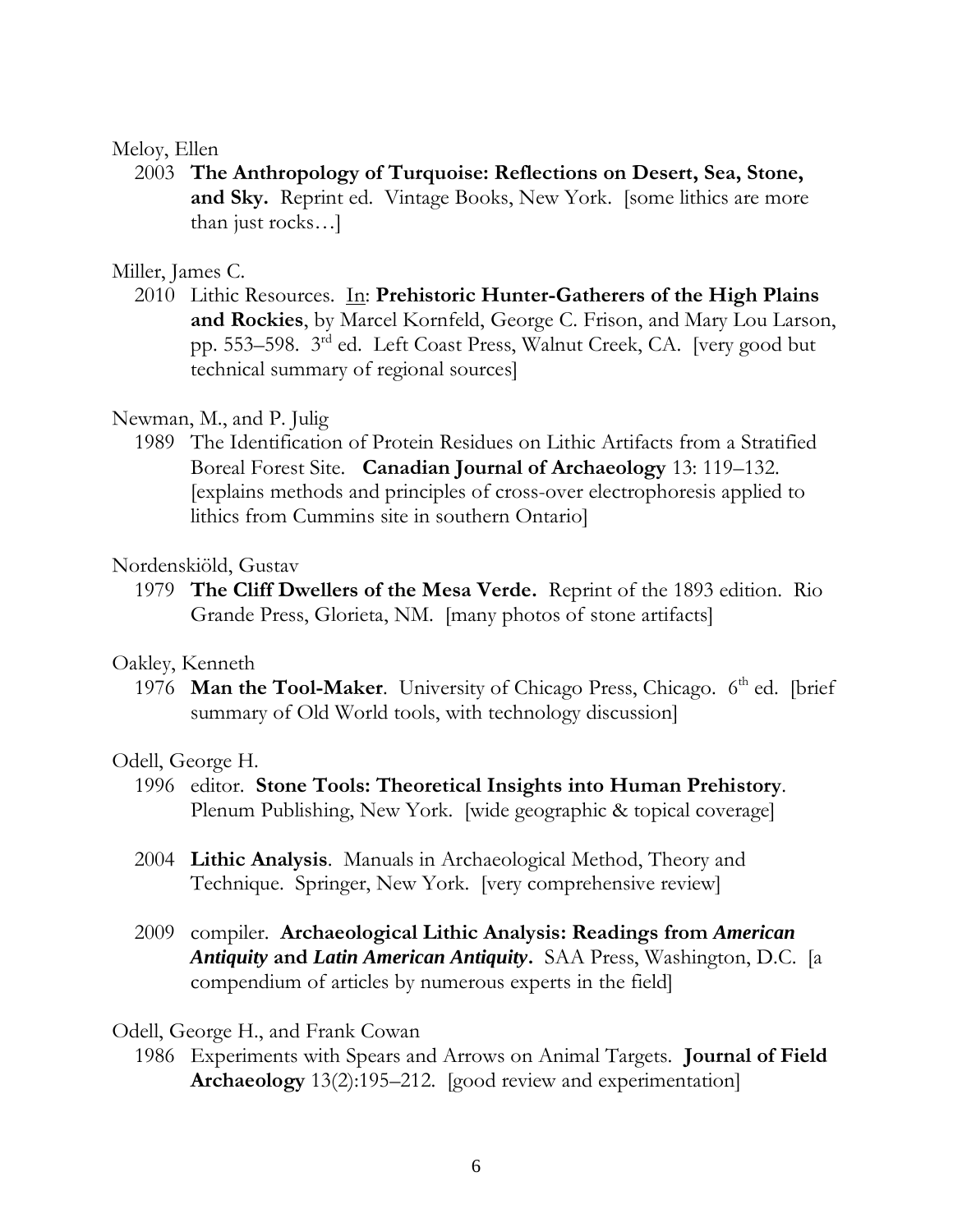Patterson, L. W., and J. B. Sollberger

1979 Water Treatment of Flint. **Lithic Technology** 8(3):50–51.

# Plew, Mark, J. Woods, and Max Pavesic (editors)

1985 **Stone Tool Analysis: Essays in Honor of Don E. Crabtree**. University of New Mexico Press, Albuquerque. [mostly technical articles]

# Rapp, George

2009 **Archaeomineralogy**. 2<sup>nd</sup> ed. Natural Science in Archaeology series. Springer, New York. [broad coverage includes rocks & minerals in ceramics, building stone, salts, etc.]

# Renaud, E. B.

1960 Classification and Description of Indian Stone Artifacts. **Southwestern Lore** 26(1):1–36. [your Handout #9]

# Shackley, M. Steven

2005 **Obsidian: Geology and Archaeology in the North American Southwest.** University of Arizona Press, Tucson. [on obsidian sourcing studies; also see his web site at www.swxrflab.net]

# Semenov, S. A.

1976 **Prehistoric Technology**. Barnes and Noble, New York. [translation from the Russian classic; one view to contrast with Crabtree et al.]

# Shott, Michael J.

- 1994 Size and Form in the Analysis of Flake Debris: Review and Recent Approaches. **Journal of Archaeological Method and Theory** 1(1):69– 110. [very good, but technical, review of debitage analyses]
- 1997 Stones and Shafts Redux: The Metric Discrimination of Chipped-Stone Dart and Arrow Points. **American Antiquity** 62(1):86–101. [statistical study of projectile point attributes using archaeological specimens found still hafted to wooden shafts]

Smiley, Francis E. (editor)

1995 **Lithic Assemblage Structure and Variation, Animas–La Plata Archaeological Project, 1992-1993 Investigations in Ridges Basin, Colorado.** Animas–La Plata Archaeological Project Research Paper No. 2, Northern Arizona University, Flagstaff. [comprehensive analyses of flaked stone collections from the Durango area]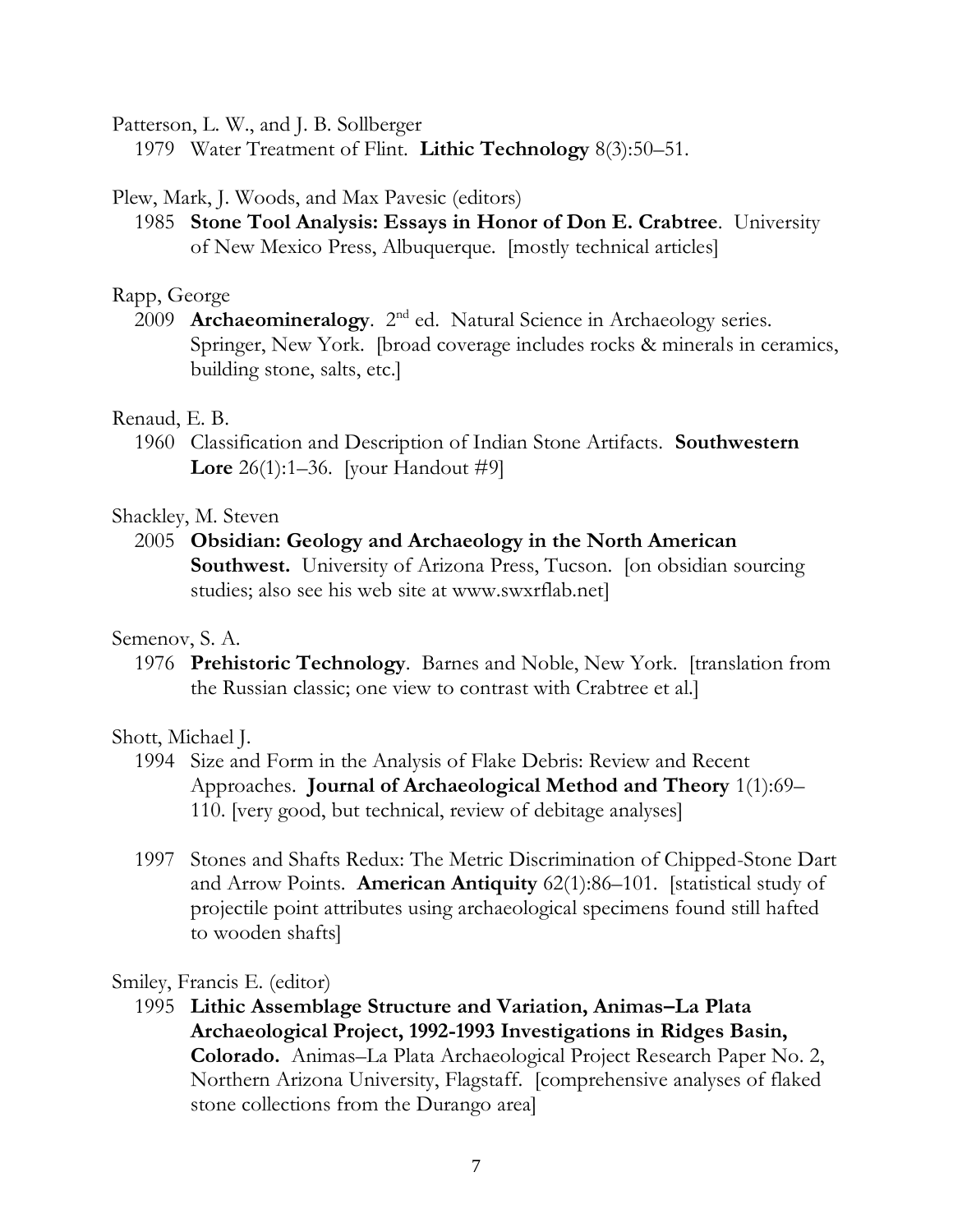#### Sobolik, Kristin D.

1996 Lithic Organic Residue Analysis: An Example from the Southwestern Archaic. **Journal of Field Archaeology** 23(4):461–469.

### Stanford, Dennis J., and Bruce A. Bradley

2012 **Across Atlantic Ice: The Origin of America's Clovis Culture**. University of California Press, Berkeley. [Chapter 1, "Flaked Stone Technology: A Primer" is an excellent overview useful for any time period

#### Stiger, Mark

2001 Lithic Sources in the Upper Gunnison Basin. In: **Hunter–Gatherer Archaeology of the Colorado High Country**, by Mark Stiger. Appendix B, pp. 215–221. University Press of Colorado, Boulder.

#### Sullivan, Alan P., III, and Kenneth C. Rozen

1985 Debitage Analysis and Archaeological Interpretation. **American Antiquity** 50(4):755–779. [proposes an alternative approach to debitage classification]

#### Swanson, Earl (editor)

1975 **Lithic Technology, Making and Using Stone Tools**. Mouton Publishers, The Hague. [good early collection of technical articles]

#### Torrence, Robin

- 1986 **Production and Exchange of Stone Tools**. Cambridge University Press, Cambridge, UK. [one of the better recent texts]
- 1989 editor. **Time, Energy and Stone Tools**. Cambridge University Press, Cambridge, UK.

#### Turner, Ellen Sue, and Thomas R. Hester

2002 **A Field Guide to Stone Artifacts of Texas Indians.** Gulf Publishing, Lanham, MD.

#### Vaughan, Patrick

1985 **Use-Wear Analysis of Flaked Stone Tools**. University of Arizona Press, Tucson, AZ. [thorough treatment based on Southwest data]

#### Vehik, Susan C. (editor)

1984 **Lithic Resource Procurement: Proceedings from the Second Conference on Prehistoric Chert Exploitation.** Southern Illinois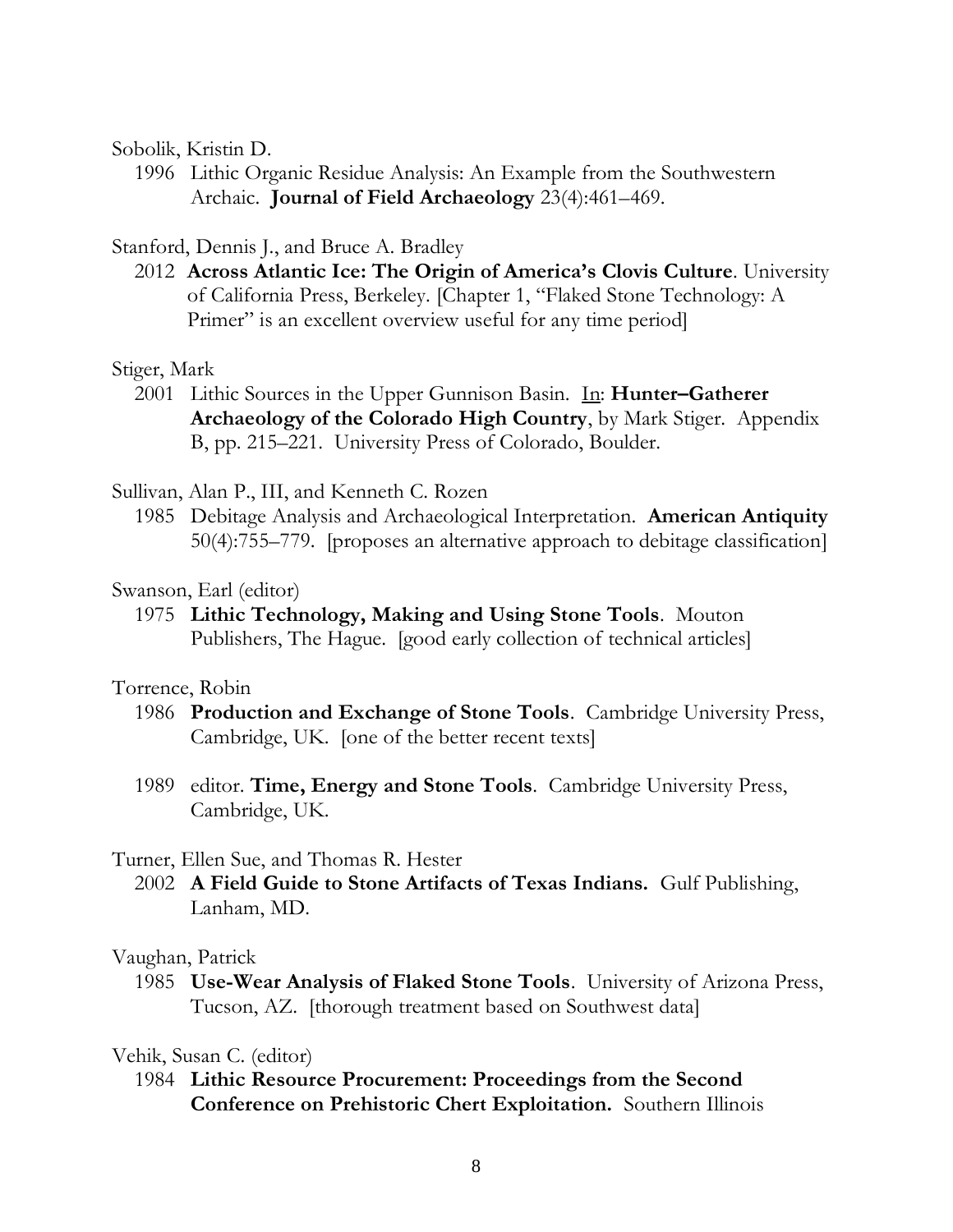University, Center for Archaeological Investigations, Occasional Paper No. 4. Carbondale, IL. [a variety of useful chapters, such as Seeman's summary of flintknapper tool kits using burial data]

#### Whittaker, John C.

1994 **Flintknapping: Making and Understanding Stone Tools.** University of Texas Press, Austin, TX. [excellent introduction, good drawings]

### Wilmsen, Edwin N.

1968 Functional Analysis of Flaked Stone Artifacts. **American Antiquity** 33(2):156–161. [an early study emphasizing edge angles]

#### **GLOSSARY**

- **Adze:** pecked/ground stone tool class, typically grooved for hafting, oriented with the bit axis perpendicular to the long axis of the handle.
- **Anvil:** stationary boulder or slab used as a support rock during the core reduction phase of flintknapping.
- **Arris:** dorsal ridge or crest on a flake [from Old French *areste*, ridge].
- **Assemblage:** any grouping of artifacts within a single site, commonly all artifacts (including debitage) found in a given layer at a site. The grouping of all artifacts of all materials at a site may be called an *industry* [see below].

**Awl:** flaked stone tool class exhibiting a long tapering spur with a sharp tip.

- **Backed:** intentional dulling of one margin of a flake, blade or other tool form in a position opposite from the working edge of the tool; can be accomplished by marginal retouching, abrading, snap fracturing or burinating the edge.
- **Barb:** a projection on the lateral margins of an artifact—sometimes near the base which slants in a direction from the distal toward the proximal end.
- **Baton:** club-like rod of material other than stone used in soft hammer percussion technique of flintknapping; may be antler, horn, bone or wood [from Old French (*baton*) via Late Latin *bastum*, stick].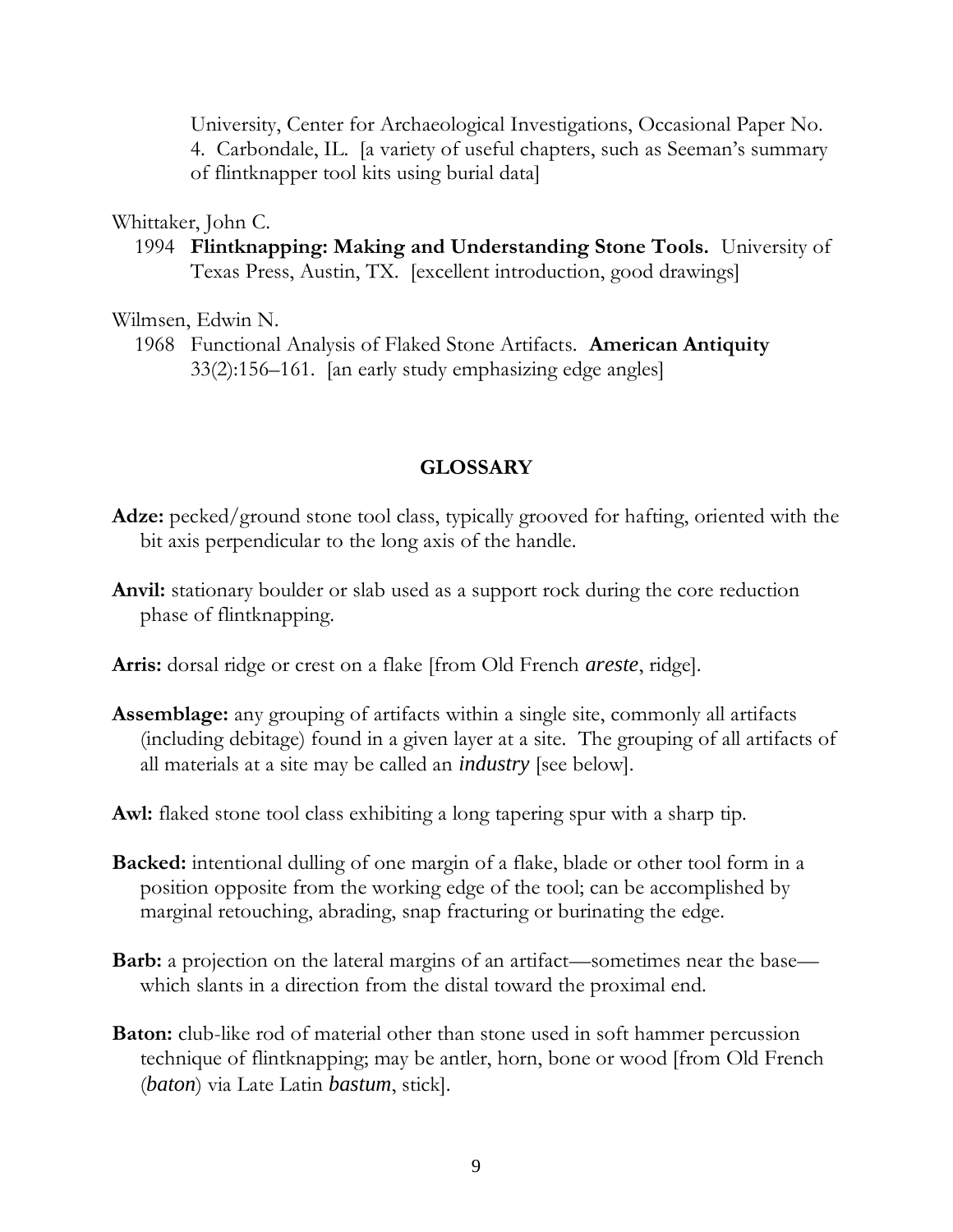- **Biface:** flaked stone artifact exhibiting evidence of facial thinning on both dorsal and ventral faces.
- **Billet:** same as *baton*, above [probably a Celtic origin akin to Irish *bile*, sacred tree or large tree].
- **Bipolar:** technique of core reduction, resting a core or raw material on an anvil and striking the core with a percussor; technique can be used to produce flakes or to split the material nodule in half.
- **Blade:** elongated flake with parallel or sub-parallel lateral edges, at least twice as long as it is wide; also, the distal portion of a hafted tool such as a projectile point or knife.
- **Blank:** any piece of lithic material modified to an intended stage of a lithic reduction sequence in a specified assemblage. It must be demonstrable that it is not a finished implement and that it is intended for further modification. Furthermore, it must have the morphological potential to be modified into more than one implement type within the assemblage. The method of its manufacture is not important in its initial identification.
- **Borer:** spurred tool class characterized by a short, blunt, usually unifacial projection used for gouging, routing, narrow chiseling, etc.
- **Bulb of force:** the bulbar part on the ventral face at the proximal end of a flake, usually produced by percussion rather than pressure. Tends to be more prominent on hard hammer flakes. A.k.a. bulb of applied force or bulb of percussion.
- **Bulbar scar:** see *eraillure*, below. Also, that portion of a negative flake scar left by the bulb of force on the matching flake.
- **Burin:** chisel-like tool class derived from a flake, blade or other artifact form; made by removing all or part of an edge using percussion oriented along the long axis of the piece. The specialized flake removed as a result of the burin break is called a burin blade or spall [a French term, perhaps from Italian *burino*, cutting/engraving tool].
- **Burination:** a.k.a. burin faceting, the technique of removing an artifact's edge by a percussion blow oriented parallel to the long axis of the edge; in Colorado it is more often used as a backing technique than to produce a true burin tool.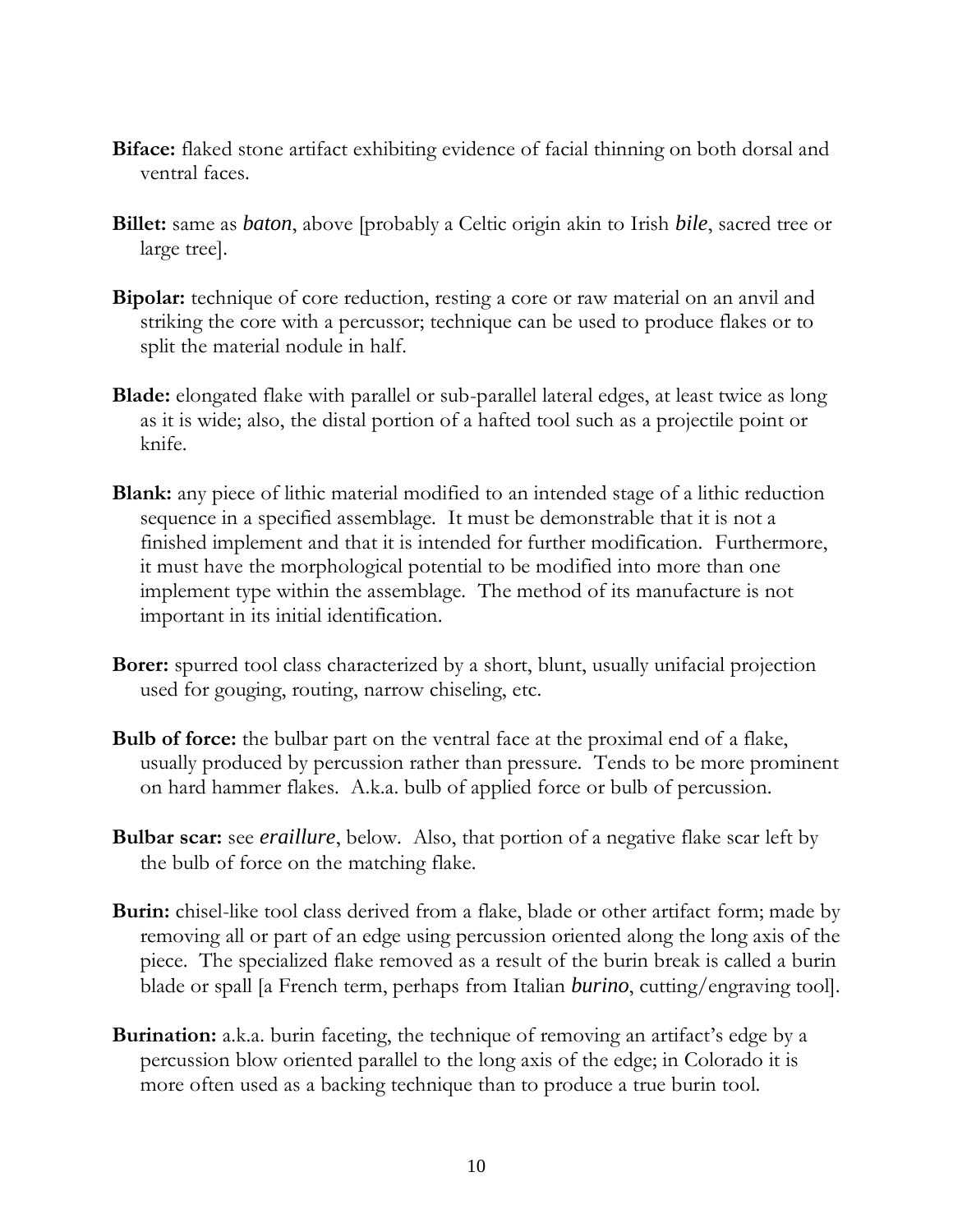- **Cache:** a storage feature, sometimes in an isolated area away from the camp or habitation; lithic artifacts are sometimes found in ancient caches [from French *cacher*, to hide].
- **Celt:** pecked/ground stone tool class, essentially an ungrooved axe [from Late Latin *celtis,* chisel].
- **Cloudblower:** type of pipe, carved stone or ceramic, in an elongated conical shape often used to direct exhaled smoke to a specific spot during ceremonies.
- **Comal:** a class of ground stone tool used as a cooking slab or griddle; commonly called a "piki stone" in the Southwest, from the Hopi's blue corn piki bread cooked on such slabs [Spanish, from Nahuatl (Aztec language) *comalli*, griddle].
- **Complex:** a distinctive combination of tools and possibly other traits restricted in time and space, key to defining an archaeological culture, e.g., Cody complex. Also, the "tool kit" of a culture.
- **Contex:** the physical surroundings of any in situ archaeological artifact or feature, e.g., a soil horizon or living surface containing all contemporaneous artifacts spatially associated with a hearth.
- **Compression Rings:** same as *conchi, rings of force, ripple marks,* and *undulations* below.
- **Conchi:** same as *rings of force, ripple marks,* and *undulations* below; wave-like marks radiating away from the point of impact in concentric arcs, indicative of both pressure and percussion in flintknapping [from Greek *konkhē*, shell].
- **Conchoidal fracture:** diagnostic fracture on a plane surface which resembles and has the characteristics of half a bivalve shell. A necessary attribute of raw material selected for flaked stone tool manufacture.

**Core:** any rock from which one or more flakes have been intentionally removed.

**Core tool:** a core used for some heavy duty purpose(s) after one or more flakes have been removed, e.g. chopper or scraper-plane.

**Cortex:** natural weathered surface, or rind, on any rock.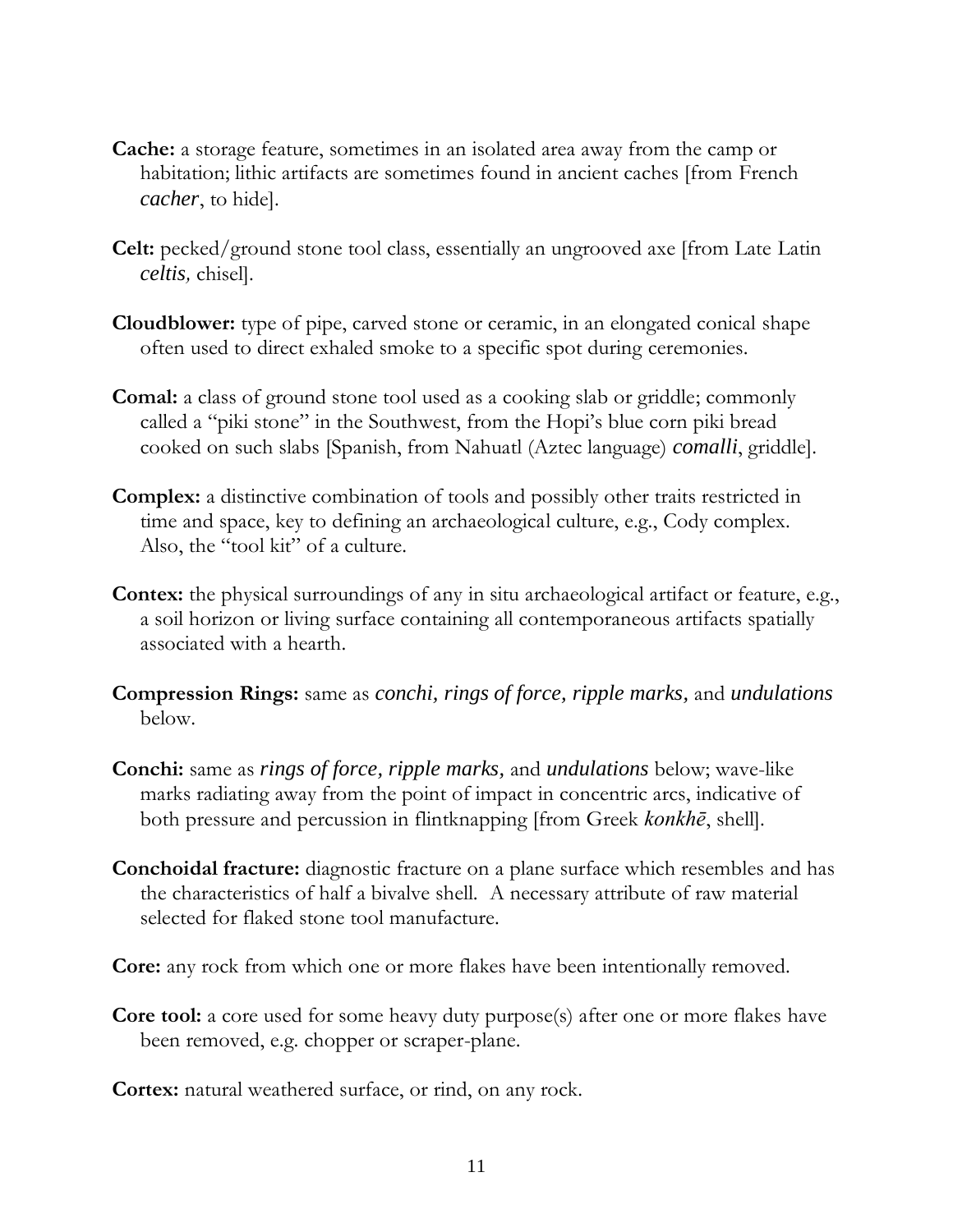- **Debitage:** residual lithic material resulting from tool manufacture [from an old French term meaning cutting of stone].
- **Déjeté**: a type of "offset" scraper, most often seen in Paleoindian assemblages [a French term meaning lopsided or crooked]
- **Denticulate:** flaked stone tools of various functions exhibiting fine to coarse, sawlike serrations along one or more edges [from Latin *denticulus*, small tooth].
- **Distal:** the edge of a flake or tool opposite the striking platform, or where the flake terminates (detaches from the core). The distal end is sharp when the flake detaches correctly.
- **Dorsal:** the "outside" face of a flake or uniface, visible to the flintknapper before the original flake has been removed from the core. The dorsal face of an artifact may exhibit cortex, one or more negative flake scars and ridges (see *arris* above), and ripple marks within the flake scars.
- **Eccentrics:** any tool type, usually in flaked stone, made in an unusual shape such as an animal effigy.
- **Eolith:** "dawn stone," a lithic piece naturally flaked by physical forces such as soil movement or a rock fall [from Greek *eos*, dawn + *lithos*, stone].
- **Eraillure:** a small flake scar on the surface of the bulb of force, most often produced during percussion flaking of brittle materials such as obsidian. An eraillure is a special type of spalling, initiating at a fissure or radial striation on the bulb; also may be called a *bulbar scar*.
- **Expedient tool:** any tool produced using a minimum of effort, e.g., for an unanticipated immediate need.
- Fissure: tiny cracks in the surface of a flake arranged in a pattern converging toward the point of impact; may be seen either on the ventral face or in negative flake scars on the dorsal face of a flake or tool. A.k.a. hackle, lance, radial fissure, radial striation, or radii.
- **Flake:** any piece of stone intentionally removed from a larger piece by the application of force, either percussion or pressure.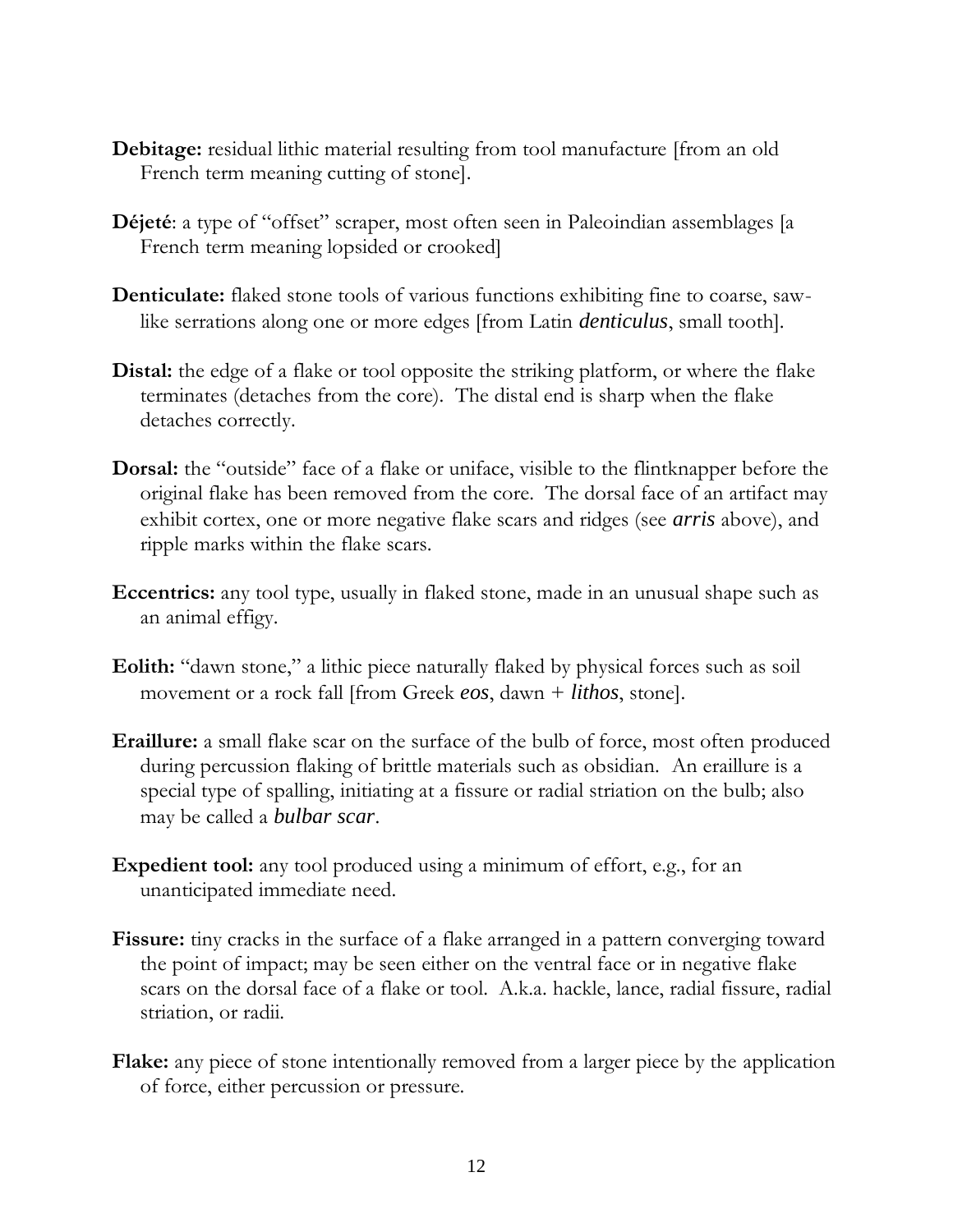- **Flaker:** flintknapping tool with a sharp tip used in pressure flaking, often made of antler or tooth. A.k.a. compressor.
- **Flintknapping:** the production of flaked stone tools by percussion and/or pressure [from Middle English *knappen*, to strike sharply].
- **Fluted point:** a projectile point bearing one or two longitudinal channel flake scars from base toward the tip on one or both faces, e.g., Folsom type.
- **Graver:** flaked stone tool class having a short, delicate spur used for shallow etching, engraving, etc.
- **Ground stone:** stone tool classes exhibiting one or more faces planed smooth through use and/or manufacture, e.g., manos.
- **Gull wing:** a small wing-shaped scar on the ventral face of a flake below the bulb of percussion, initiated at an impurity or inclusion in the lithic material.
- **Haft element:** the proximal portion of a tool, modified to be securely attached to a shaft or handle.
- **Hertzian cone:** a rarely preserved by-product of percussion on rocks with conchoidal fracture, located at the point of impact on the proximal end of a flake; has the shape of a tiny volcano.
- **Honing surface:** ground stone surface, often on a bedrock outcrop, exhibiting lenticular grooves worn into the rock during the shaping of antler, bone, wood and other soft artifact materials.
- **Implement:** any piece of lithic material that has been modified to an intended stage of a lithic reduction sequence in a specified assemblage. It must be demonstrable that it is the final intended stage and is not intended for further modification (other than by use). The method of its manufacture is not important in its initial identification.
- **Industry:** artifact assemblages of a particular material or function that are found so consistently in a region that they are believed to represent the work of a single society, e.g. the Olduwan industry.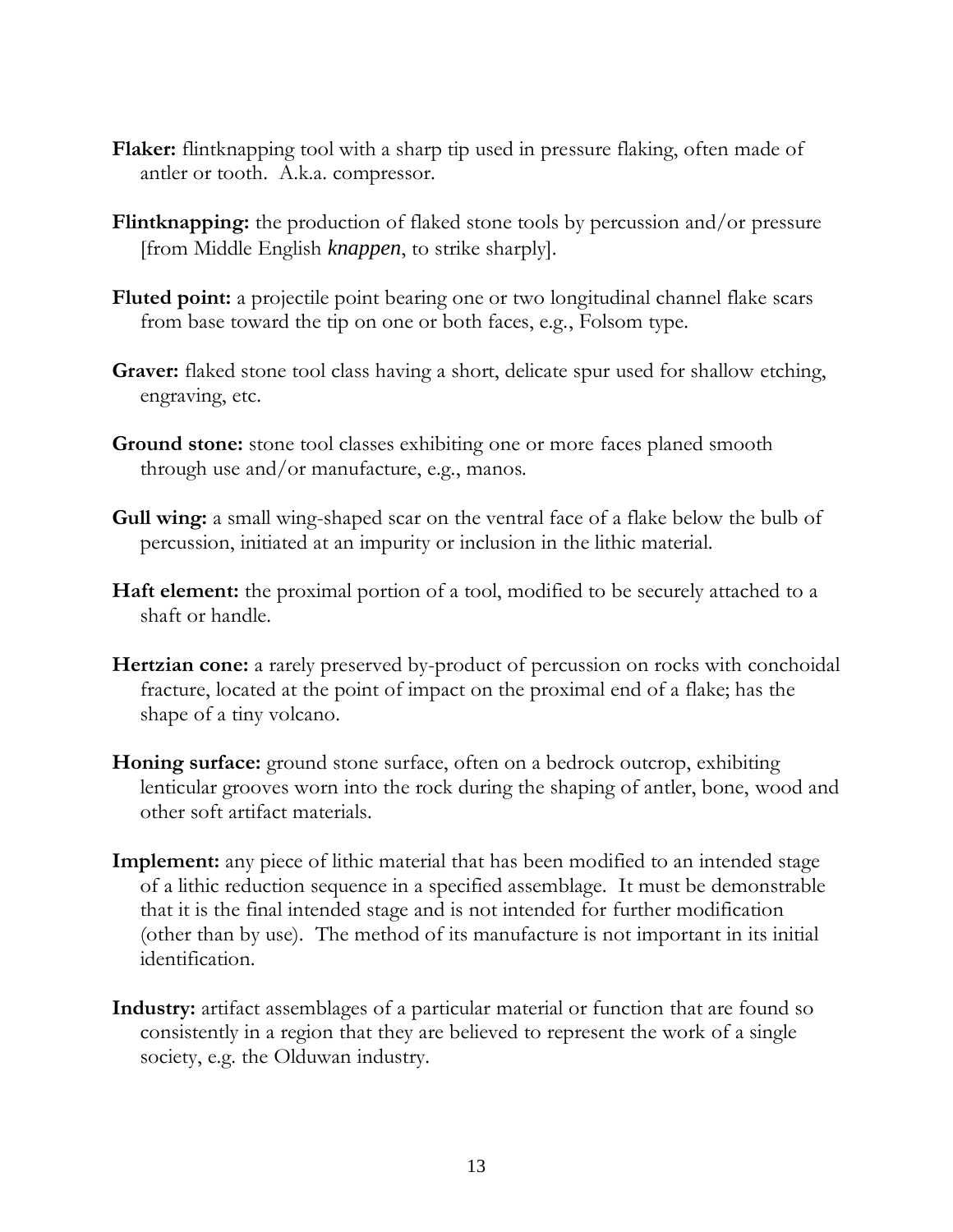- **Isotropic:** material having the same properties in all directions, e.g., conchoidal fracture [from Greek *isos*, equal + *tropos*, a turn].
- **Jet:** archaeological term for soft, black material such as lignite, carved and/or ground to shape usually for ornamental items.

**Lance:** see *fissure,* above.

- **Lanceolate:** lance or spear-like, as in the typical shape of the blades of Paleoindian projectile points [from Latin *lancea*, lance].
- Lateral: the left and right edges or margins of a flake or tool, connecting the proximal and distal ends. The lateral edges are relatively sharp when the flake detaches correctly and hasn't subsequently broken.
- **Lithic:** any stone tool or debris from its manufacture [from Greek *lithos*, stone].
- **Mano:** pecked/ground stone tool class of portable hand-held "mullers," most often used on a stationary rock slab (metate) to process seeds into flour [Spanish, from Latin *manus*, hand].
- **Manuport:** an unmodified artifact transported into a site by people—such as a fossil or river pebble—and recognized as cultural due to its archaeological, unnatural context [from Latin *manus*, hand + *portare*, to carry].
- **Maul:** pecked/ground stone tool class of hafted (grooved) and hand-held artifacts with durable, blunt working ends used in pounding, crushing and other hammering tasks.
- **Metate:** pecked/ground stone tool class of stationary rock slabs used with manos, most often to process seeds into flour [from Nahuatl *metlatl*, corn-grinding slab].
- **Modification:** the act of morphological alteration of a unit of lithic material by a human agent. A core is a modified piece of stone, whereas a flake struck from the core is a distinct unmodified lithic unit until it is subsequently altered by human activity.
- **Modified flake:** any flake tool (not a uniface or biface) with one or more retouched and/or utilized edges.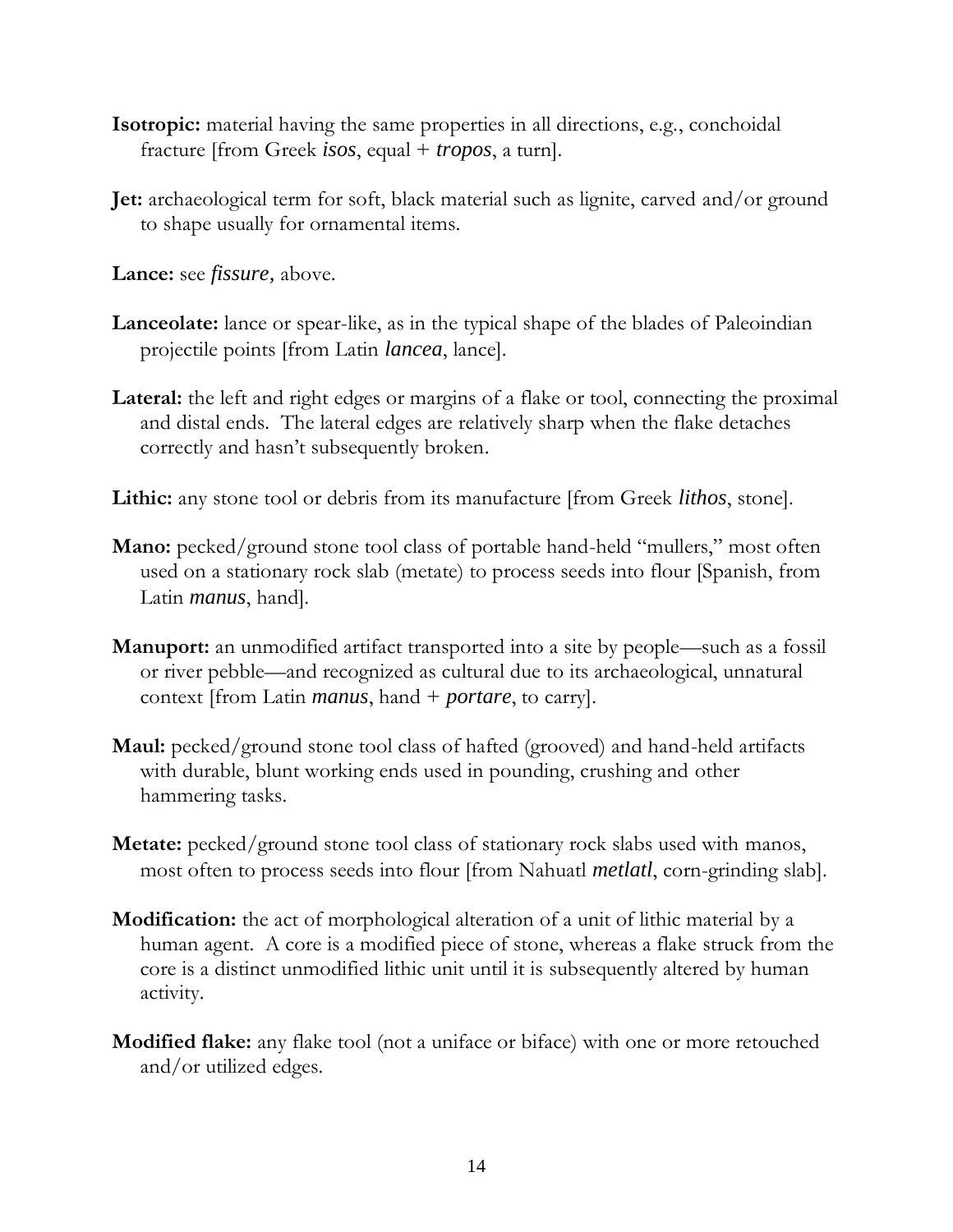- **Mohs scale:** a geological measure rating the hardness of a mineral using a standard of ten minerals, from softest (talc, rated one) to hardest (diamond, rated ten).
- **Morphology:** the structure and three dimensional form of an artifact, exclusive of its function [from Greek *morphē*, form].
- **Mortar:** pecked/ground stone (or wood) tool class with a cup-shaped use surface, used as a set with a pestle for grinding and light-duty pounding.
- **Neck:** portion of a flaked stone tool between the notches, i.e. where the haft element and blade merge.
- **Outrepassé:** over and beyond the opposite margin, or "overshot" flaking; term describing a percussion blow that removes a flake extending across the entire width of the artifact; often seen in Clovis assemblages (early Paleoindian, pre-10,700 BC). Such a flake also may be described as having a "plunging termination" [from French *outrepasser*, to go beyond or exceed].
- **Pecking:** percussion technique for ground stone tool manufacture and maintenance, in which light blows are struck in a direction perpendicular to the surface of the tool.
- **Pièces esquillées:** flaked stone tool class of flake and bifacial tools used as wedges; the term is usually applied in Paleo-Indian assemblages [French, splintered pieces].
- **Piki stone:** same as *comal*, above. Piki is a wafer-thin bread made of fine blue cornmeal that is a prized food of the Hopi.
- **Platform:** the table or surface area receiving the force necessary to detach a flake or blade. Can be either natural or prepared.
- **Preform:** unfinished, unused biface; production stage following a blank with relatively symmetrical outline form, less sinuous edges, shallower flake scars and smaller size such that fewer tool options exist for it.
- **Primary core:** any piece of raw material that has had flakes struck from it, the desired product being the flakes. A handaxe made directly from a piece of raw material is not a primary core if it can be demonstrated that it was the handaxe, not the flakes, which was the intended product.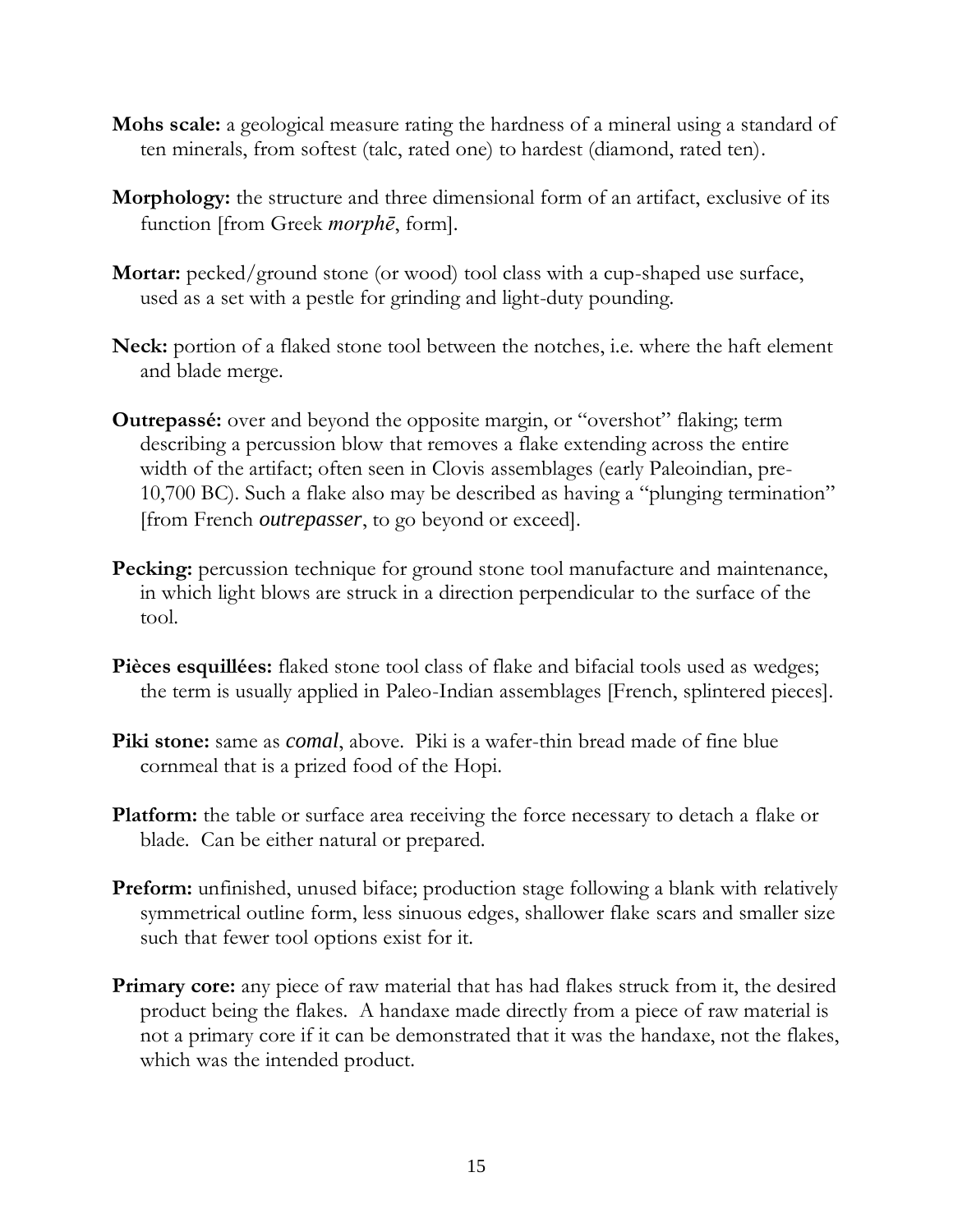- **Primary flake-blank:** any flake removed from a primary core for the purpose of further modification.
- **Prismatic blade:** a long, narrow specialized flake with parallel sides. Generally triangulate or trapezoidal in section and bearing two or three prism-like facets on the dorsal face. In large-scale production, associated with polyhedral cores.
- **Provenance:** location of origin, e.g., a specific lithic source area for obsidian or chert [from Latin *pro-*, forth + *venire*, to come].
- **Provenience:** location of discovery, e.g., the excavation grid coordinates and vertical elevation of an obsidian or chert artifact.
- **Procurement:** acquisition; the act of quarrying raw material from a lithic source area.
- **Proximal:** the edge/surface of a flake or tool at the striking platform, or where the flake is impacted or pressed off by the flintknapper. The proximal edge may be somewhat sharp or faceted if the flake was removed from a thinned piece rather than a core, or it may be a flat surface with or without cortex. Most tools are illustrated with the proximal end oriented up.
- **Raclette:** a type of side scraper most often found in Paleoindian assemblages, characterized by manufacture on very thin flakes and low angle, delicate marginal retouch [possibly from the French word for a "squeegee," the rubber-edged tool used to clean glass using a scraping motion].
- **Raw material:** any unmodified piece of lithic material that is structurally and morphologically suitable for modification into implements.
- **Retouch:** pressure flaking technique used to thin, straighten, sharpen, smooth and make the artifact more regular in form.
- **Rings of force:** curving, wave-like marks from percussion and pressure flaking that are visible on the ventral surface and negative flake scars of smooth-textured lithic artifacts; the convex side of the rings indicates the direction of the percussion blow.

**Ripple marks:** same as *compression rings, conchi, rings of force*, and *undulations*.

**Scraper:** flaked stone tool class including unifaces, bifaces and flake tools all characterized by one or more beveled edges with a working angle usually  $> 30^{\circ}$ .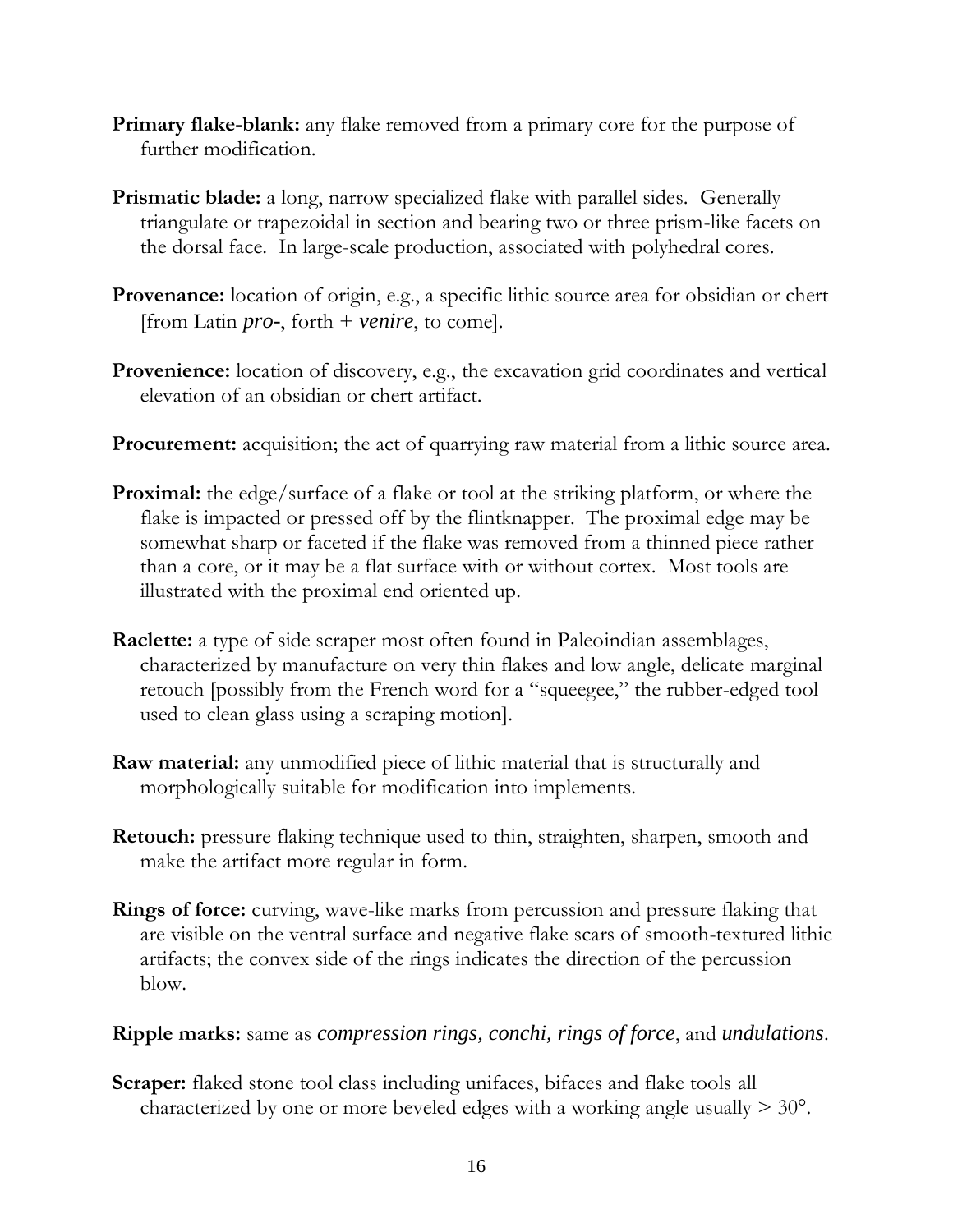- **Secondary core:** any primary flake-blank that has had flakes struck from it, the desired product being the flakes.
- **Secondary flake-blank:** any flake removed from a secondary core for the purpose of further modification.
- **Shatter:** amorphous debris lacking flake characteristics, commonly produced in hard hammer production especially when reducing low quality raw material.
- **Spall:** a type of damage to an artifact resulting in the loss of a relatively thin piece of the surface; also, the sliver of rock that is broken off. Eraillures and potlid scars are examples of spalling.
- **Spokeshave:** flaked stone tool class of notched tools having one or more notches (small, concave scraping edges) made by unifacial marginal retouch.
- **Spurred tool:** any flaked stone tool class whose working edge is a bit projecting out from the surrounding edge; e.g., borer, drill, graver.
- **Stage:** a knapper's intended previsualized goal in a lithic reduction sequence.
- **Stem:** haft element; also refers to unnotched tool forms with straight or contracting haft element edges.
- **Step:** a change in a knapper's process orientation which may or may not involve a change of technique. When knappers strike flakes from cores, they have a flake production orientation; however, when they begin to modify one of these flakes, the process orientation changes. Each of these changes constitutes a step.
- **Step fracture:** a flake scar that terminates abruptly in a right angle break at the point of truncation.
- **Striations:** miscellaneous type of use wear commonly observed on smoothed/polished surfaces, consisting of shallow grooves or etch marks produced by friction.
- **Tang:** a basal projection or "barb" on a hafted tool; may refer to either to the shoulders or base corners (intersection of basal and stem edges) on the proximal portion of a tool.